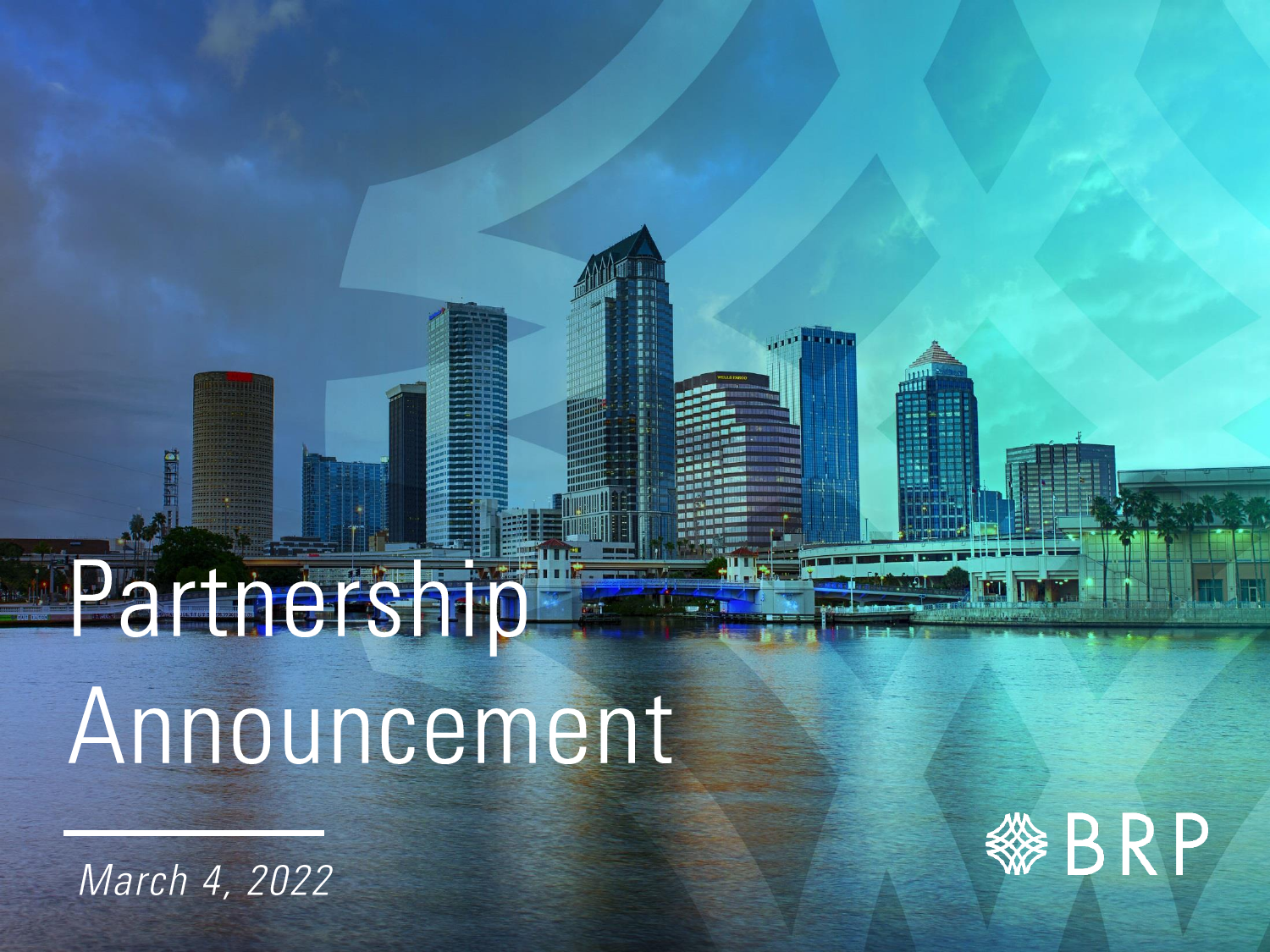

This presentation shall not constitute an offer to sell or the solicitation of an offer to buy any securities.

This presentation contains forward-looking statements. You should not rely upon forward-looking statements as predictions of future events. All statements other than statements of historical facts contained in this presentation, including information concerning our possible or assumed future results of operations and expenses, business strategies and plans, competitive position, business and industry environment and potential growth opportunities, including such information concerning the Partnership described in this presentation, are forward-looking statements. Forward-looking statements involve known and unknown risks, uncertainties and other factors that may cause our actual results, performance or achievements to be materially different from any future results, performance or achievements expressed or implied by the forwardlooking statements, including those risks and other factors relevant to our completion and integration of this Partnership, matters assessed in our due diligence, the occurrence of any event, change or other circumstances that could give rise to the termination of the definitive agreements, the risk that necessary regulatory approvals may not be obtained or may be obtained subject to conditions that are not anticipated, the risk that this Partnership will not be consummated in a timely manner, risks related to the disruption of management time from ongoing business operations due to this Partnership, the business, financial condition and results of operations of BRP Group or this Partner, or both, and factors related to the potential effects of the COVID-19 pandemic on our business, financial condition and results of operations. Given these uncertainties, you should not place undue reliance on any forward-looking statements in this presentation. Except as required by law, we disclaim any obligation to update any forward-looking statements for any reason after the date of this presentation, or to update the reasons why actual results could differ materially from those anticipated in the forward-looking statements, even if new information becomes available in the future.

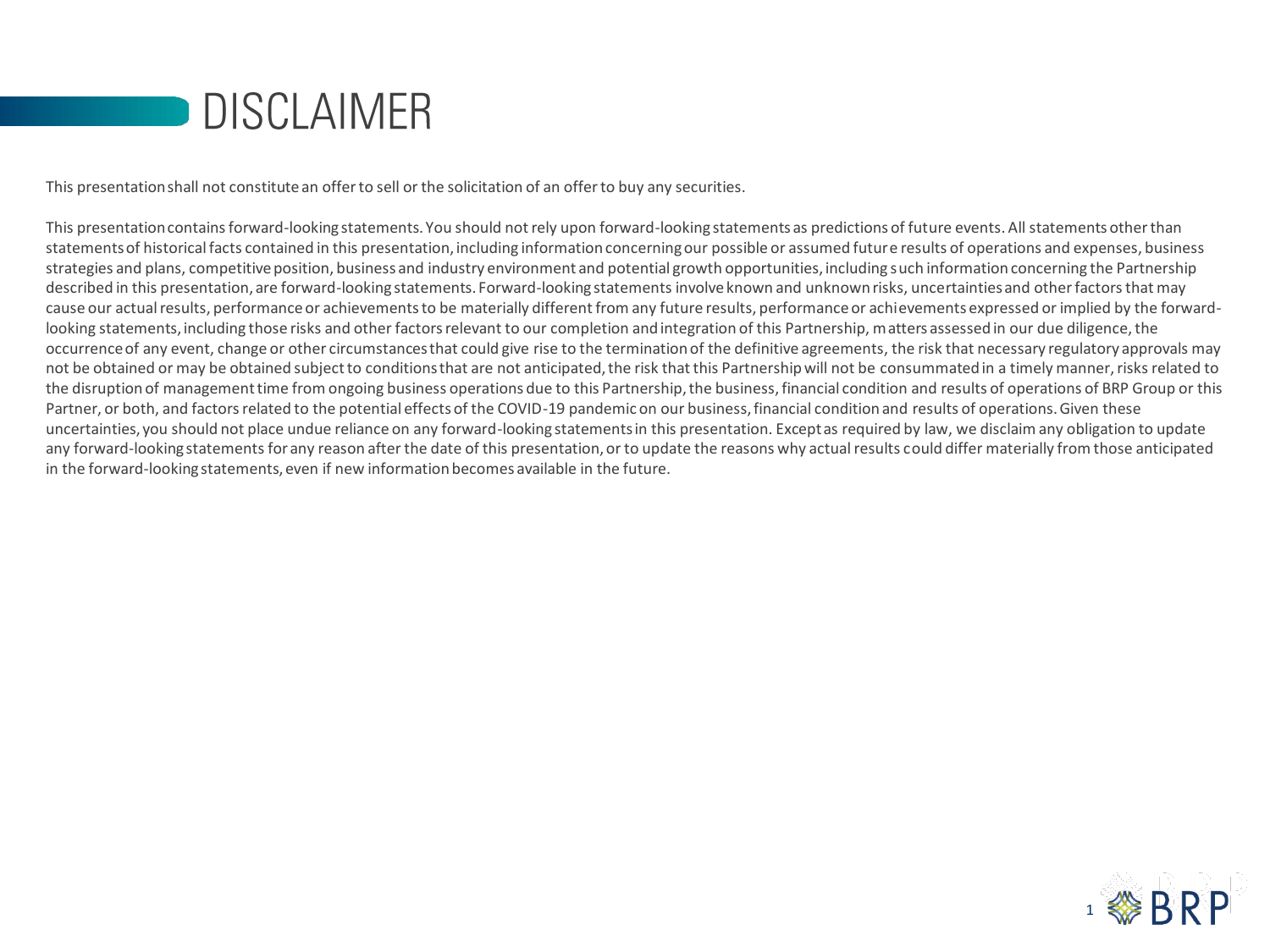### **Announcement Summary**

#### **Westwood Partnership**

- \$82mm of acquired revenue  $(1)$ , represents BRP's largest Partnership to date
- Total upfront consideration of \$385mm, to be funded with cash on hand, revolving credit facility and financing prior to close as necessary
- **■** Upfront purchase price represents ~12.4x acquired adjusted EBITDA
- **EXTE:** \$10mm in equity grants for Westwood colleagues offset against upfront consideration
- **Maximum deferred payment of \$15mm**
- Expected to close on or around May 1, 2022, subject to customary closing conditions and HSR review

#### **MGA of the Future's Program Administrator Agreement with QBE**

- **■** MSI's homeowners MGA platform to assume operations of \$200 million <sup>(2)</sup> builder-sourced homeowners book from affiliates of QBE
- QBE will provide balance sheet capacity for a period of 5 years (BRP will not assume any balance sheet risk)
- Expected to generate incremental EBITDA synergies of ~\$8mm related to BRP's existing homeowners MGA initiative

### **Strategic Rationale**

- Positions BRP as the industry's leading tech-enabled brokerage and MGA business
- **EXT** Significantly accelerates efforts to develop tech-enabled homeowners solutions embedded in the homebuying process
- **E** Westwood brings track record of double-digit organic revenue growth  $(3)$
- **•** Provides transformational access to sheltered distribution from many of the country's leading new home builders
- Fast-tracks MGA of the Future's homeowners growth with a preferred, outperforming book of business

(1) *Calculated as revenue attributable to acquired business as of 12/31/2021 based on a quality of earnings review through 9/30/2021 in conjunction with limited rollforward procedures and not an audit. Excludes any unowned acquired revenue from acquisitions made by such acquired business in the last twelve months prior to the acquisition; (2) Based on data prepared by management and data provided in Confidential Information Memorandum; (3) Based on a quality of earnings review through 9/30/2021 in conjunction with limited rollforward procedures and not an audit. Represents year-to-date gross revenue growth through December 2021 vs. the prior year period.*

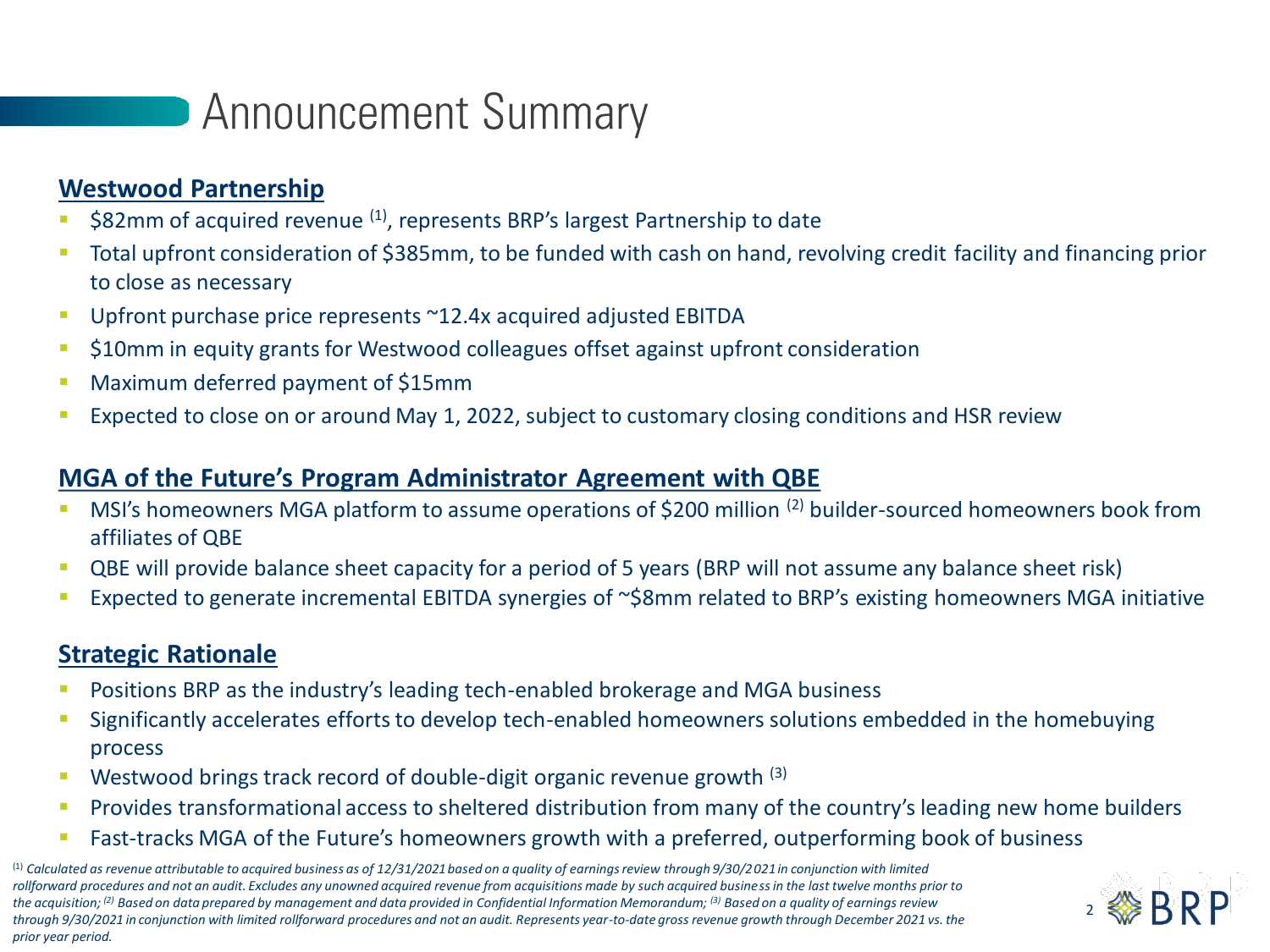

## Westwood Insurance Agency Overview

- Westwood Insurance Agency is a leading full-service personal lines agency and a national leader in builder-sourced homeownersinsurance
- Strong track record of double-digit revenue growth (10%+ YoY in  $2021$ )<sup>(1)</sup>
- State-of-the-art, proprietary technology platform:
	- Seamlessly connects builders, carriers, lenders and homebuyers
	- Makes home insurance easy at time of sale with 90-second click to bind policy issuance
	- Scalable, efficient platform driving productivity and volume growth
- Westwood services  $\approx$ 450,000<sup>(2)</sup> homeowners and is licensed in all 50 states

#### **Line of Business Summary Overview (3)**



*(1) Based on a quality of earnings review through 9/30/2021 in conjunction with limited rollforward procedures and not an audit. Represents year-to-date gross revenue growth through December 2021 vs. the prior year period; (2) Based on data provided in Confidential Information Memorandum; (3) Line of Business summary based on data provided in Confidential Information Memorandum; premium in-force as of 10/31/21.*



*Note: Numbers presented are approximations.*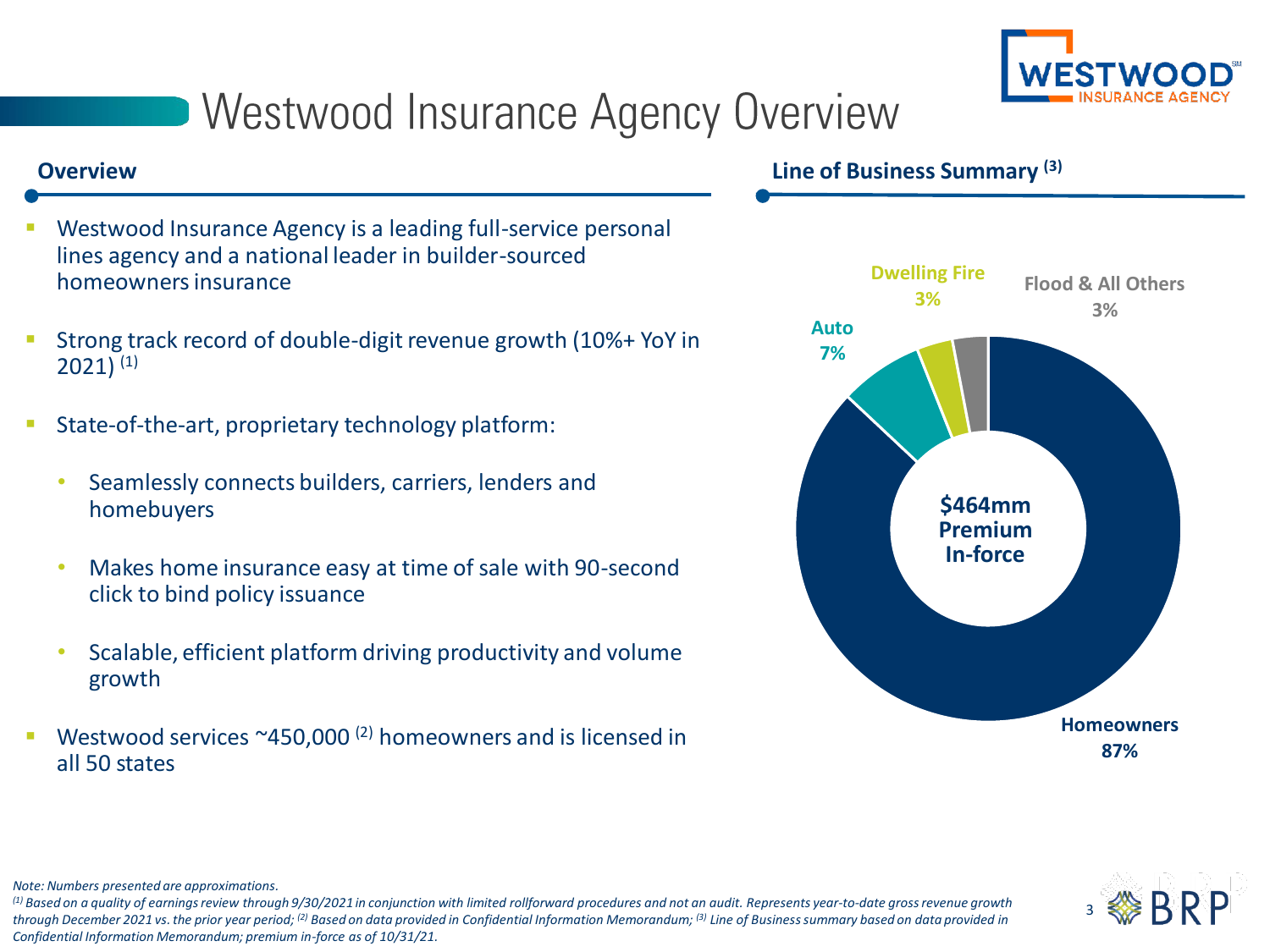## Program Administrator Agreement with QBE

*The agreement with QBE immediately makes BRP's MGA of the Future a leading national homeowners MGA*

**~\$200M (1)** *2021 Earned Premium* 

**~210,000 (1,2)** *Policies In Force*

- Separate from the purchase of Westwood, BRP will assume all MGA functions associated with the ~\$200mm of inforce builder-sourced homeowners premium currently underwritten by QBE
	- QBE will provide balance sheet capacity for a period of 5 years
	- BRP will not assume any balance sheet risk associated with the book of business
- QBE's builder-sourced book of business has historically experienced strong underwriting results given its focus on new construction, homes with high structural quality and holistic warranty coverage
- BRP and its MGA of the Future platform are uniquely positioned to assume QBE's operations
	- Sophisticated and seasoned management team with long track records of managing homeowners insurance at leading insurance companies
	- Vast experience building and managing custom technology integrations with clients and sheltered distribution partners



*Note: Numbers presented are approximations.*

*(1) Based on data prepared by management and data provided in Confidential Information Memorandum. (2) Policies in-force as of 12/31/21.*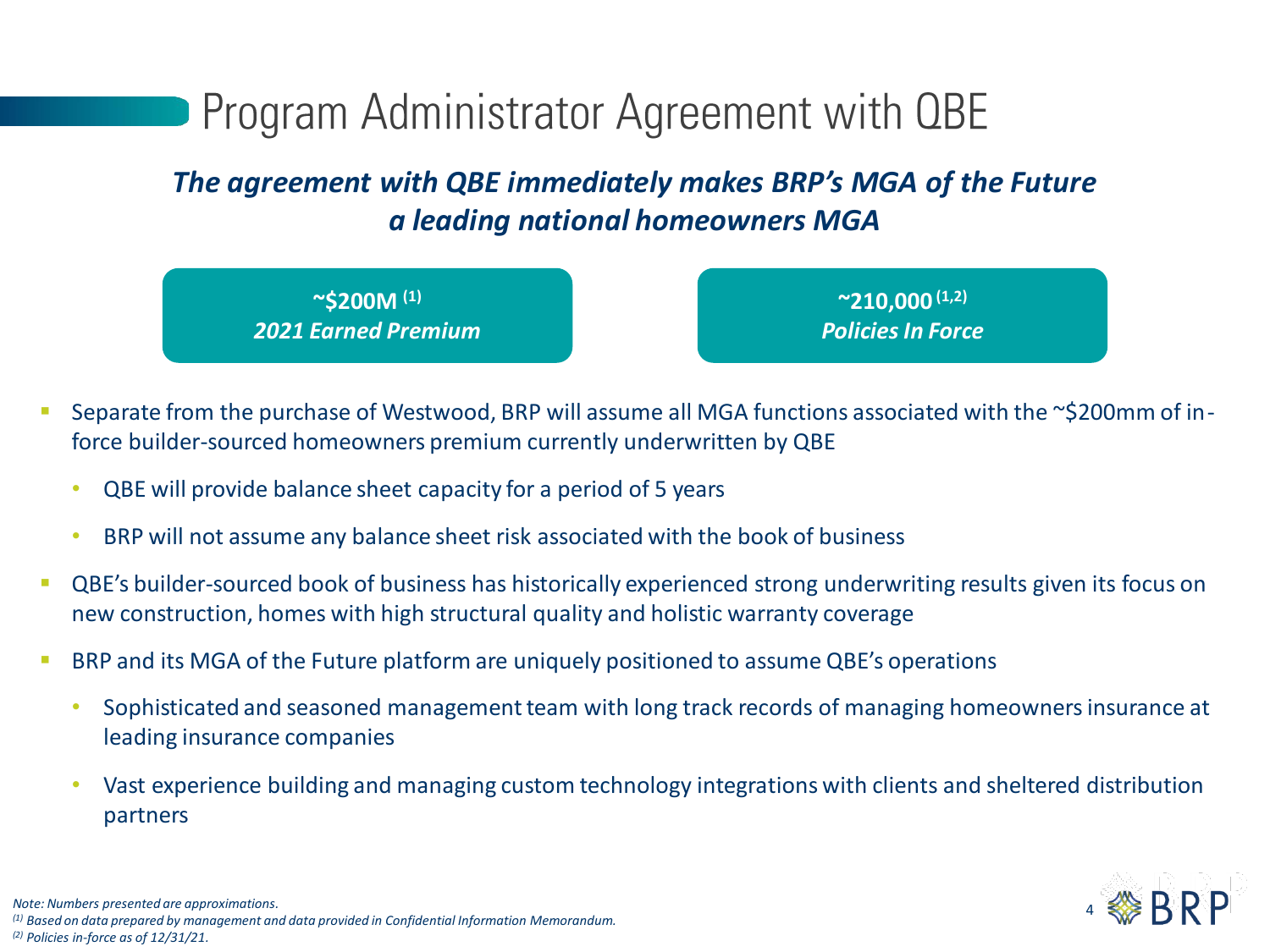The Westwood Partnership and QBE Agreement Position BRP as the Industry's Leading Tech-Enabled MGA & Homeowners Business



*(1) Includes acquired premium in-force and policies in-force from Westwood; Westwood premium in-force and policies in-force are based on data provided in Confidential Information Memorandum; (2) Includes acquired revenue from Westwood; Westwood revenue is calculated as revenue attributable to acquired business as of 12/31/2021 based on a quality of earnings review through 9/30/2021 in conjunction with limited rollforward procedures and not an audit. Excludes any unowned acquired revenue from acquisitions made by such acquired business in the last twelve months prior to the acquisition; see appendix slide for revenue reconciliation to GAAP; (3) Represents BRP 2021 pro forma revenue of \$719 million as stated in its FY2021 Q4 Earnings Release plus \$82 million of revenue attributable to Westwood.*

 $5 \otimes$  BRP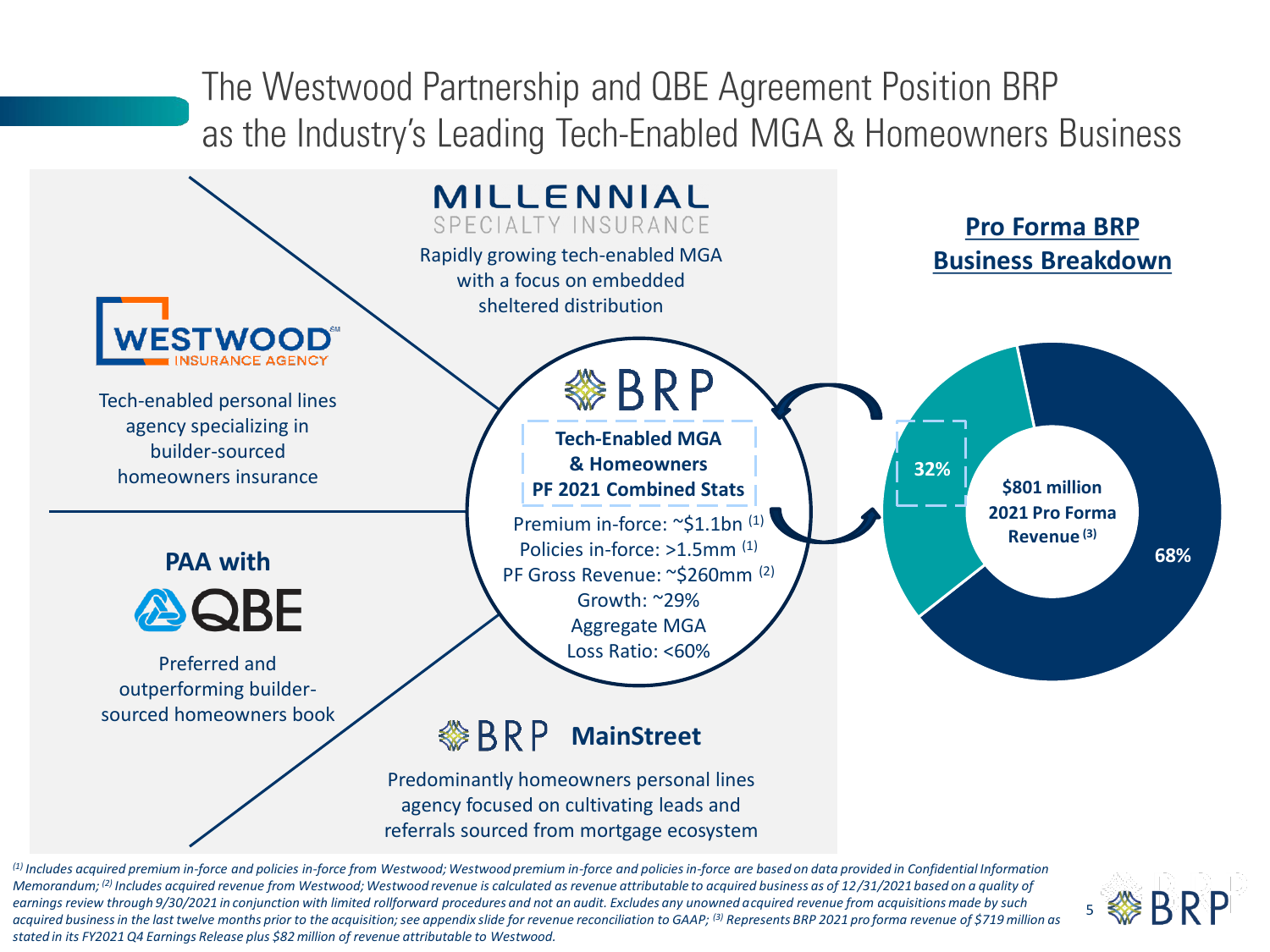Leading Tech-Enabled MGA & Homeowners Business

BRP's fast-growing MGA of the Future, MainStreet Platform and the addition of Westwood and the MGA agreement with QBE result in a leading tech-enabled firm across key metrics

|                                | <b> ☆ BRP</b>                                              | (3)                                                                | (4)                            |  |
|--------------------------------|------------------------------------------------------------|--------------------------------------------------------------------|--------------------------------|--|
|                                | <b>Tech-Enabled MGA</b><br>& Homeowners                    | goosehead                                                          | Lemonade                       |  |
| <b>Distribution</b><br>Model   | Embedded,<br>Referral Partners,<br><b>Corporate Agents</b> | Corporate Agents, Franchise<br>Agents,<br><b>Referral Partners</b> | Majority<br>Direct-To-Consumer |  |
| <b>Policies</b><br>in-Force    | $>1.5$ mm $(2)$                                            | $~^{\sim}$ 1.0mm                                                   | $~^{\sim}$ 1.4mm               |  |
| 2021 Revenue                   | \$260mm $(2)$                                              | \$151mm                                                            | \$128mm                        |  |
| 2021 Growth Rate               | 29% (2)                                                    | 29%                                                                | 36%                            |  |
| Profitable?                    |                                                            |                                                                    | $\boldsymbol{\chi}$            |  |
| <b>Balance Sheet Exposure?</b> |                                                            | $\boldsymbol{\mathsf{x}}$                                          |                                |  |

*Source: Public company filings.*

*(1) BRP policies in-force, 2021 revenue and 2021 growth rate metrics represent pro forma figures as 12/31/2021 for the Tech-Enabled MGA & Homeowners business. Figures are not reflective of the consolidated pro forma BRP business; (2) Includes acquired policies in-force and revenue from Westwood; Westwood policies in-force are based on data provided in Confidential Information Memorandum; Westwood revenue is calculated as revenue attributable to acquired business as of 12/31/2021 based on a quality of earnings review through 9/30/2021 in conjunction with limited rollforward procedures and not an audit. Excludes any unowned acquired revenue from acquisitions made by such acquired business in the last twelve months prior to the acquisition; see appendix slide for revenue reconciliation to GAAP; (3) Goosehead policies in-force, 2021 Revenue and 2021 Growth rate metrics represent*  year end results as of 12/31/2021 based on the latest 10-K filing; <sup>(4)</sup> Lemonade policies in-force represent 'Total Customers' as of 12/31/2021 based on latest 10-K filing; Lemonade *2021 Revenue and 2021 Growth Rate represent year end results as of 12/31/2021 based on latest 10-K filing.*

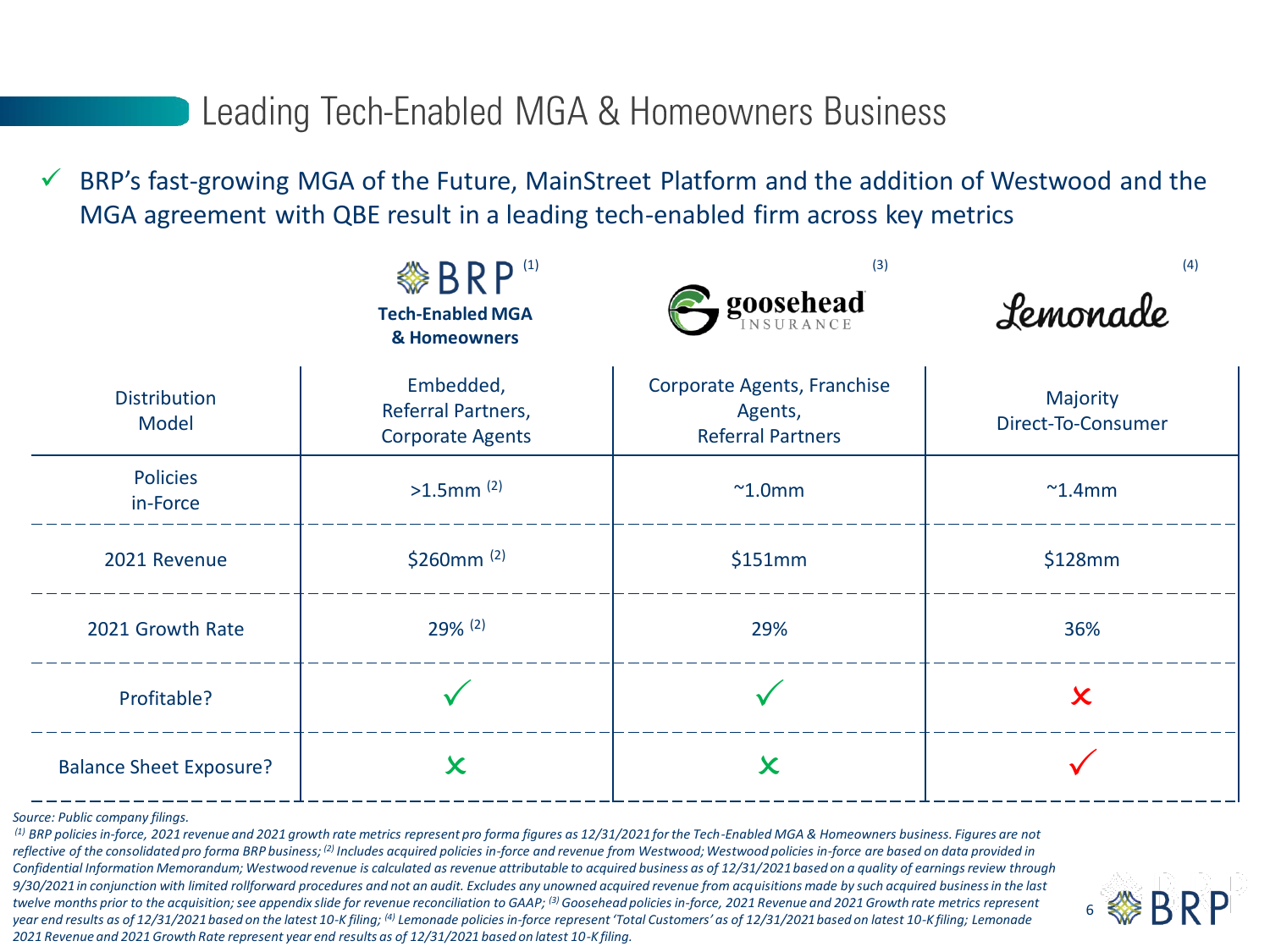## Appendix: BRP Tech-Enabled & Homeowners PF 2021 Revenue Reconciliation to GAAP

| <b>Reconciliation to GAAP</b>                                                         |            |
|---------------------------------------------------------------------------------------|------------|
|                                                                                       |            |
|                                                                                       | 2021       |
| Amounts in 000's                                                                      | <b>YTD</b> |
|                                                                                       |            |
| \$<br>MGA of the Future revenue                                                       | 105,536    |
| Mainstreet revenue<br>S                                                               | 34,344     |
| Revenue for 2021 Partnerships in the unowned period <sup>(1)</sup>                    | 38,514     |
| \$<br>Pro forma revenue BRP tech-enabled MGA & homeowners before Westwood Partnership | 178,394    |
| Westwood revenue <sup>(2)</sup>                                                       | 81,800     |
| Pro forma revenue BRP tech-enabled MGA & homeowners after Westwood Partnership        |            |

*(1) The adjustment for 2021 reflects revenue for Effective Coverage/Leasetrack, Monomoy, Founder Shield, JGS, and Arcana as if BRP had acquired the Partners on January 1, 2021. This unaudited pro forma information should not be relied upon as being indicative of the historical results that would have been obtained if the acquisitions had occurred on that date, nor the results that may be obtained in the future.*

*(2) Calculated as revenue attributable to acquired business as of 12/31/2021 based on a quality of earnings review through 9/30/2021 in conjunction with limited rollforward procedures and not an audit. Excludes any unowned acquired revenue from acquisitions made by such acquired business in the last twelve months prior to the acquisition.*